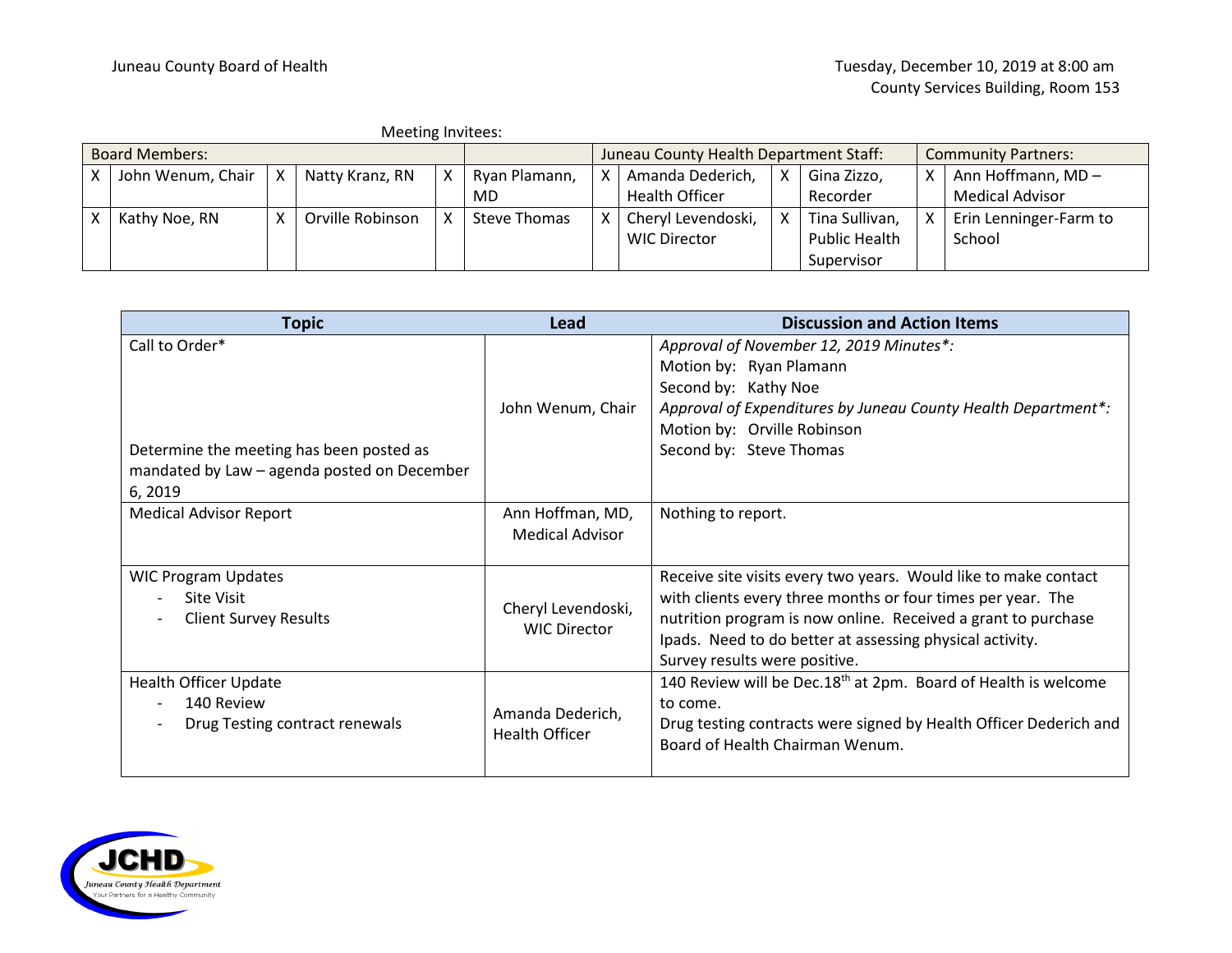| Farm to School Program Presentation                            | Erin Lenninger,                                   | PowerPoints shown and handout given. Started in Juneau County                                                                          |
|----------------------------------------------------------------|---------------------------------------------------|----------------------------------------------------------------------------------------------------------------------------------------|
|                                                                | AmeriCorps Farm to                                | in August of 2016 and has grown. Multiple schools doing                                                                                |
|                                                                | <b>School Specialist</b>                          | aquaponics and hydroponics.                                                                                                            |
| <b>Environmental Health Update</b>                             | Amanda Dederich,<br><b>Health Officer</b>         | Handout given to Board of Health                                                                                                       |
| Public Health Program Update<br>Communicable Disease Report    | Tina Sullivan, Public<br><b>Health Supervisor</b> | Substantial amount of Hepatitis C and STI's. Not a lot of<br>hospitalized influenza. Aware of the ecoli from romaine lettuce<br>issue. |
| <b>Public Comments</b>                                         |                                                   | No public present.                                                                                                                     |
| Closed Session Pursuant to 1.85(1)(c) for Staff<br>Evaluations | Board of Health                                   | N/A                                                                                                                                    |
| Proposed Agenda Items for December Board of<br>Health          |                                                   |                                                                                                                                        |
| Next Meeting: Tuesday, January 14, 2020                        |                                                   |                                                                                                                                        |
| Adjournment*                                                   | John Wenum                                        | Adjourned by Chairman Wenum                                                                                                            |
| Signature of Reporter:                                         | Amanda Dederich                                   |                                                                                                                                        |

\*Agenda Items with Required Actions

## **Community Activity For November 2019**

Immunizations: 618 Clients TB Tests: 16 Clients Car Seat Statistics: 7 Car Seat Checks

7 Seats with Errors 7 Seats Unusable